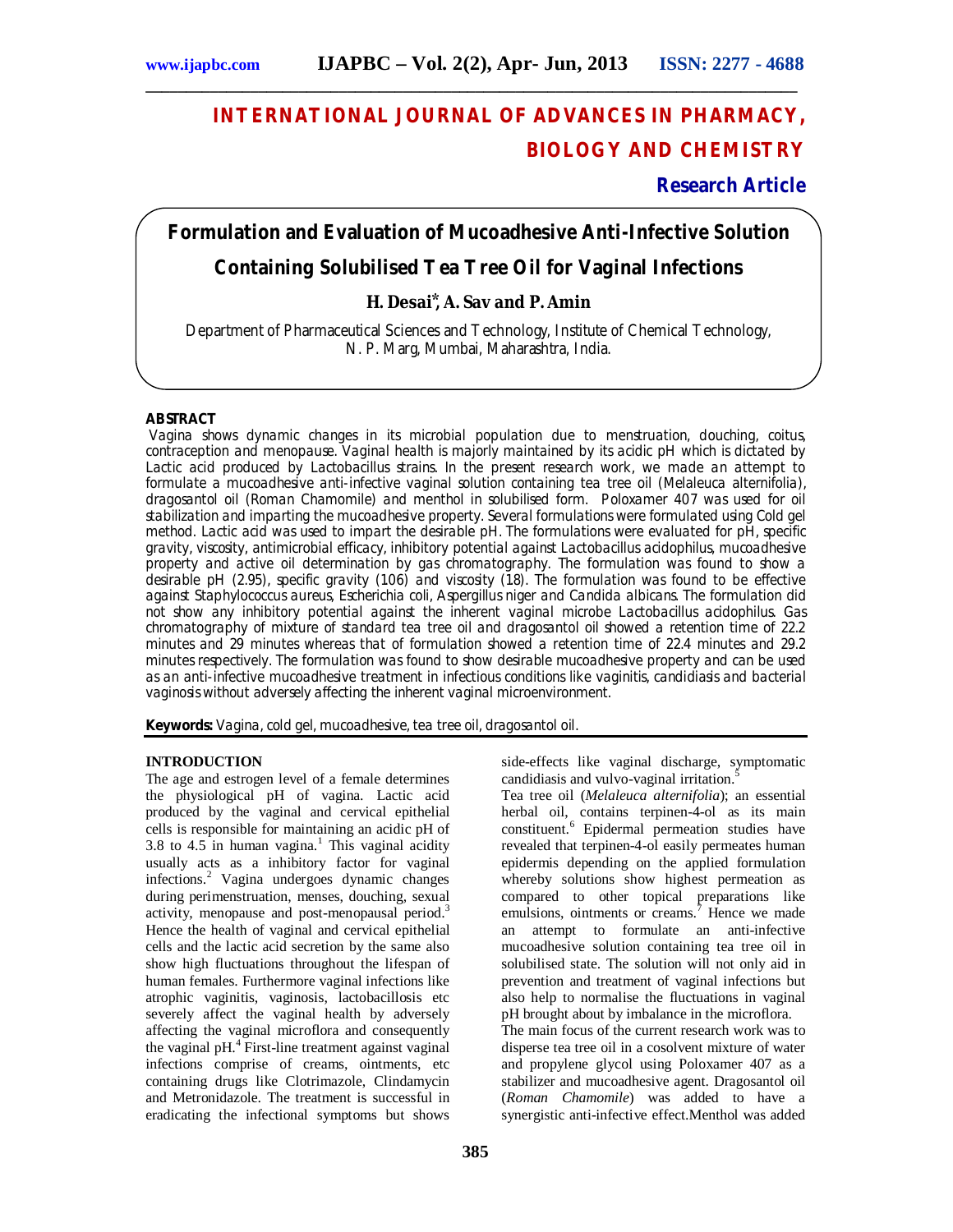**\_\_\_\_\_\_\_\_\_\_\_\_\_\_\_\_\_\_\_\_\_\_\_\_\_\_\_\_\_\_\_\_\_\_\_\_\_\_\_\_\_\_\_\_\_\_\_\_\_\_\_\_\_\_\_\_\_\_\_\_\_\_\_\_\_\_\_\_\_\_\_\_\_\_\_\_\_\_\_\_\_**

to impart a coolant action. Lactic acid was used to impart a pH stabilising action to the solution.

# **MATERIALS AND METHODS**

Tea tree oil, Dragosantol oil and Chlorhexidine diacetate were obtained as gift samples from Bajaj Healthcare Ltd, Masjid Bunder; Mumbai, India. Lutrol F127 (Poloxamer 407) was obtained as a gift sample from BASF India (Turbhe) Mumbai, India. Menthol and sodium methyl paraben were purchased from Westcoast Laboratories, Mumbai, India. Propylene glycol and lactic acid were purchased from S. D. Fine Chemicals Ltd; Worli, Mumbai, India. Double -distilled water used was obtained from in-house distillation assembly.

#### **Formulation and Optimisation studies**

Nine formulations were prepared and optimised till a clear solution of desirable consistency was obtained. [Table 1] Lutrol F127 (Poloxamer 407) was solubilised in distilled water by cold gel method till a clear solution was obtained.<sup>4</sup> Tea tree oil, dragosantol oil, menthol, chlorhexidine diacetate and lactic acid were solubilised in propylene glycol to obtain an active oil solubilised propylene glycol system. Sodium methyl paraben was solubilised in the poloxamer solution to obtain the final aqueous phase. The active oil containing propylene glycol system was added to the aqueous phase followed by mixing to give a clear oildispersed aqueous system.

#### **Evaluation studies i) pH**

An adequate volume of the formulation was taken in a 50 ml beaker and the pH was recorded at 25° C using a standardised Siena Digital pH meter model no-UPH1. The readings were taken in triplicate.

# **ii) Specific gravity**

Specific gravity of the formulation was measured by using specific gravity bottle of 10 ml capacity using purified distilled water as a standard. The later was calculated using the following formula: Specific gravity of the formulation  $=$  Weight of 10 ml of formulation/ Weight of 10 ml of distilled water.

The readings were taken in triplicate.

#### **iii) Viscosity**

Viscosity of the formulation was measured using Ostwald's Capillary viscometer. The viscosity was measured at constant temperature of 25°C using distilled water as the standard. The readings were taken in triplicate. <sup>8</sup> The later was measured using the following formula:

η1 / η <sup>2</sup>  $=$   $\rho_1 t_1 / \rho_2 t_2$ where:

 $\eta_{1}$  = Viscosity of the formulation

 $\eta$ <sub>2</sub><sup>=</sup> Viscosity of distilled water at 25°C

- $\rho_1$  = Specific gravity of the formulation
- $\rho_2$  = Specific gravity of distilled water at 25°C
- $t_{1}$  = Time taken by formulation in seconds
- $t_2$  = Time taken by distilled water in seconds

#### **iv) Mucoadhesive strength determination**

The mucoadhesive strength of the formulation was determined using a Brookfield CT3 Texture analyser. The probe used was TA/10 acrylic cone. Tension test was used with the trigger load of 0.0667 N and a test speed of 0.2 mm/s. A pre-test and post-test speed of 2 mm/sec was used as test specifications with a sample rate of 10 points per second. A 3 % sodium alginate dispersion in distilled water was used as a mucoadhesive reference against which the mucoadhesive efficacy of the formulation was determined. 4

# **v) Antimicrobial efficacv studies**

The antimicrobial analysis was conducted to determine the efficacy of the formulation against Gram-negative bacteria like *Escherichia coli*, Gram-positive bacteria like *Staphylococcus aureus* and fungi like *Candida albicans* and *Aspergillus niger*. The inhibitory potential of the formulation against Lactobacillus acidophilus (a Gram-positive bacteria responsible for buffering the vaginal pH in the physiological range) was determined. For each antimicrobial test, 1 loopful of the respective culture and 1 ml of the formulation sample was added to 10 ml of sterile peptone water aseptically and the growth of the particular micro-organism was observed visually.<sup>9</sup>

#### **vi) Active oil content determination**

The tea tree oil and dragosantol oil content of the optimised formulation were determined using Gas chromatography.The determination was done for the active terpinen-4-ol in tea tree oil and alphabisabolol in dragosantol oil. The instrument used was Chemito 8610 with flame ionisation detector. A VB-wax capillary column with length of 60 metres and a diameter of 0.53 mm was employed.Nitrogen was used as the carrier gas. The injector temperature was maintained at 240 degree celcius and the detector temperature was maintained at 250 degree celcius. 1 ul of the preparations (standard and sample) were injected and the oven temperature was maintained at 50 °C for 1 minute. The oven temperature was then raised at the rate of 5°C per minute to a temperature of 230°C. The oven was maintained at 230 °C for 8 minutes. The run time for a single run was standardised at 60 minutes.

Standard oil preparation for injection: 0.01 gm of tea tree and dragosantol oil was mixed and the oil mixture was diluted to 10 ml with hexane. This standard dilution was injected and a standard peak of tea tree oil and dragosantol oil was obtained respectively.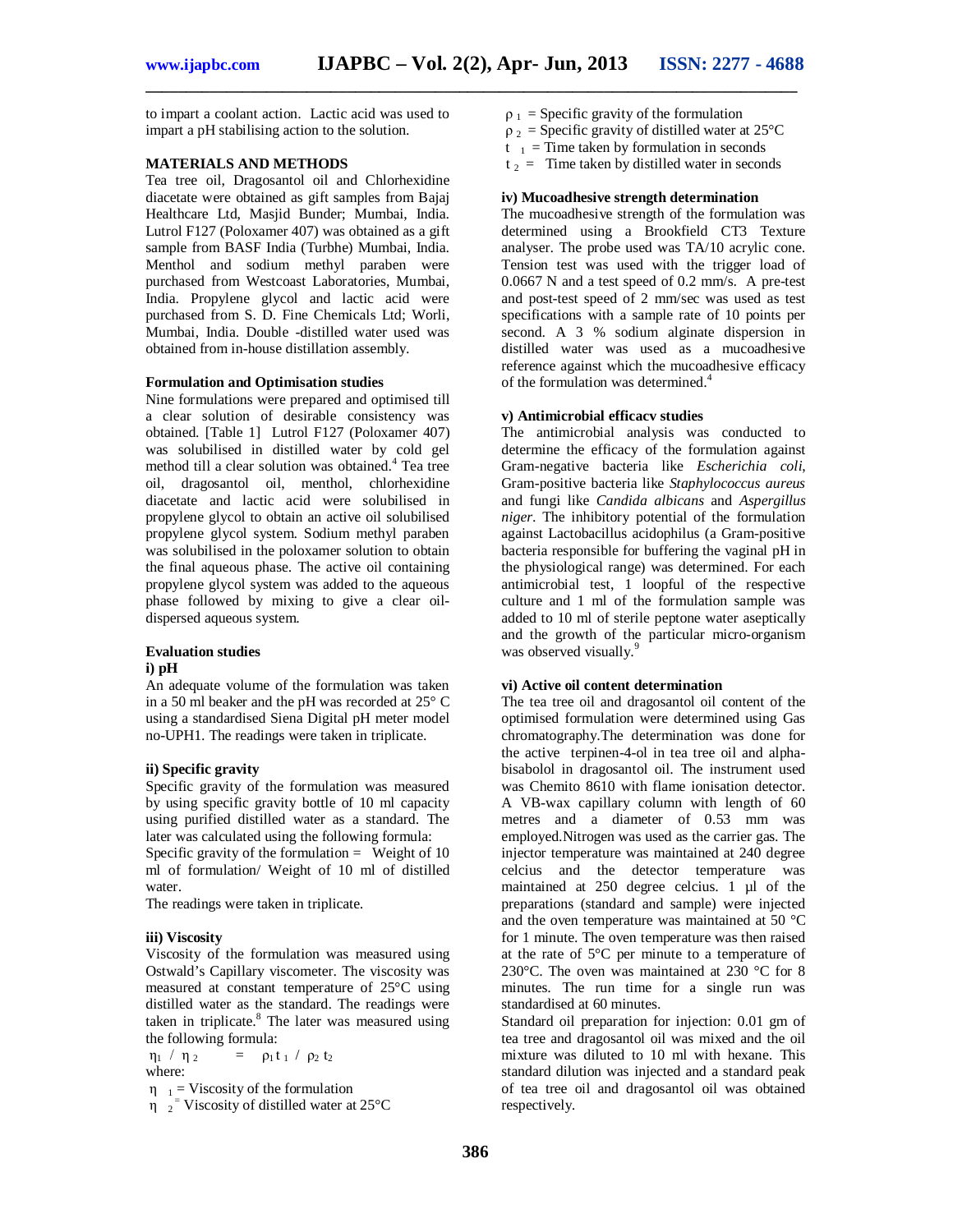**\_\_\_\_\_\_\_\_\_\_\_\_\_\_\_\_\_\_\_\_\_\_\_\_\_\_\_\_\_\_\_\_\_\_\_\_\_\_\_\_\_\_\_\_\_\_\_\_\_\_\_\_\_\_\_\_\_\_\_\_\_\_\_\_\_\_\_\_\_\_\_\_\_\_\_\_\_\_\_\_\_**

Sample formulation preparation for injection: 10 ml hexane was used to extract the active oils from 1 ml of the optimised formulation. This active extract was injected to obtain the active oil peaks in the formulation.<sup>10, 11</sup>

# **RESULTS AND DISCUSSION i) Formulation and Optimisation studies**

Formula IX was found to give the most optimised formulation. The selection of the optimised formulation was based on the system clarity. The system clarity and stability can be accounted to the efficient solubilisation of the two essential herbal oils by Poloxamer 407(Cold gel solubilisation) along with the synergistic solubilising action of Propylene glycol by cosolvency.

#### **ii) pH**

The pH of the formulation was found to be within the range of 2.9-3. The obtained pH value indicates that the formulation could be used for a therapeutic bacteriostatic action in the vagina. The pH of the formulation also ensures that it can be effective in restoring the alkaline vaginal pH (observed due to infection, coitus, menstruation etc) to its normal acidic value thus aiding in maintaining health of the vaginal epithelial cells. The desirable pH value can be attributed to the presence of Lactic acid in the formulation.

#### **iii) Specific gravity**

The specific gravity of the formulation was found to be between 1.04-1.08. The specific gravity of the formulation can be accounted to be affected by varied factors like concentration of Poloxamer 407, propylene glycol and the extent to which the oils have been solubilised in the formulation.

#### **iv) Viscosity**

The viscosity of the formulation was found to be within the range of 1.6 cps to 2 cps. The viscosity of topical vaginal formulation is an important evaluation parameter as it dictates the spreadability

and retention power of the same. The obtained viscosity value for the formulation indicates its higher spreading and topical residence time on the vaginal skin.

#### **v) Mucoadhesive strength determination**

The mucoadhesive nature of the formulation can be observed from Fig 1 (a-b). The formulation showed a gradual rise in the mucoadhesion (as indicated by distance travelled by the probe in the solution) after which it showed a plateau region. This indicates that mucoadhesion of the formulation reaches a constant value once a topical film of the formulation is formed.

#### **vi) Antimicrobial efficacy studies**

The formulation was found to be efficacious in inhibiting gram-positive bacteria like *Staphylococcus aureus*, gram-negative bacteria like *Escherichia coli* and fungi like *Candida albicans*  and *Aspergillus niger*. The formulation was found to show no inhibitory potential against *Lactobacillus acidophilus* (inherently present in the vaginal microenvironment). Thus the antimicrobial studies indicate that the formulation could be used as an anti-infective in infections like vaginitis, candidiasis, bacterial vaginosis, vulvovaginal candidiasis and bacterial vaginosis without adversely affecting the inherent vaginal microenvironment.

# **vii) Active oil content determination**

Gas chromatograms of the oil mixture of tea tree oil(terpinen-4-ol) and dragosantol oil (alphabisabolol) considered as standards showed the retention times of 22.2 minutes and 29 minutes respectively whereas those of optimised formulation showed peaks of tea tree oil(terpinen-4-ol) and dragosantol oil(alpha-bisabolol) at the retention times of 22.4 minutes and 29.2 minutes.[Fig: 2(a-b)] Thus the chromatograms of the optimised formulation confirmed the presence of the active oils.

| Ingredient/Formula       |                 | П    | III  | IV   |      | VI   | <b>VII</b>     | <b>VIII</b> | IX   |
|--------------------------|-----------------|------|------|------|------|------|----------------|-------------|------|
| Tea tee oil              | 0.1             | 0.1  | 0.1  | 0.1  | 0.1  | 0.1  | 0.1            | 0.1         | 0.1  |
| Dragosantol oil          | 0.1             | 0.1  | 0.1  | 0.1  | 0.1  | 0.1  | 0.1            | 0.1         | 0.1  |
| Menthol                  | 0.05            | 0.05 | 0.05 | 0.05 | 0.05 | 0.05 | 0.05           | 0.05        | 0.05 |
| Chlorhexidine diacetate  | 0.2             | 0.2  | 0.2  | 0.2  | 0.2  | 0.2  | 0.2            | 0.2         | 0.2  |
| Propylene glycol         | 30              | 20   | 20   | 20   | 20   | 20   | 20             | 20          | 10   |
| Lutrol F127              | 12              | 12   | 10   | 8    | 6    | 5    | $\overline{4}$ | 3           |      |
| Sodium methyl paraben    | 0.2             | 0.2  | 0.2  | 0.2  | 0.2  | 0.2  | 0.2            | 0.2         | 0.2  |
| Lactic acid              |                 |      |      |      |      |      |                |             |      |
| Distilled Water $(q.s.)$ | 00 <sup>1</sup> | 100  | 100  | 100  | 100  | 100  | 100            | 100         | 100  |

**Table 1: Formulas I to IX used for Optimisation Studies**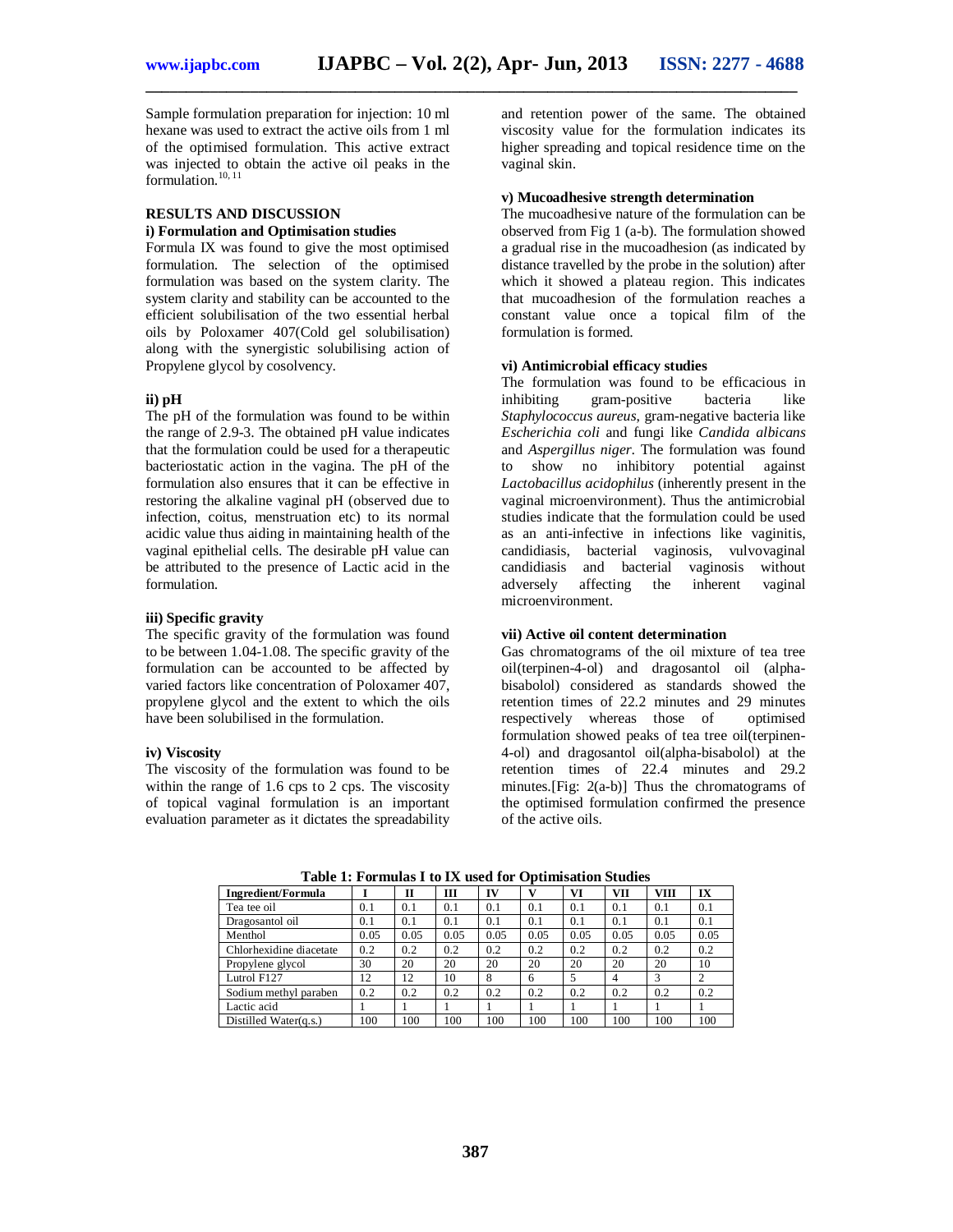

**Fig. 1a: Mucoadhesive strength of 3% Sodium alginate**



**Fig. 1b: Mucoadhesive strength of Optimised Formulation**



**Fig. 2a: Gas Chromatogram of Oil mixture of standard tea tree oil and dragosantol oil**